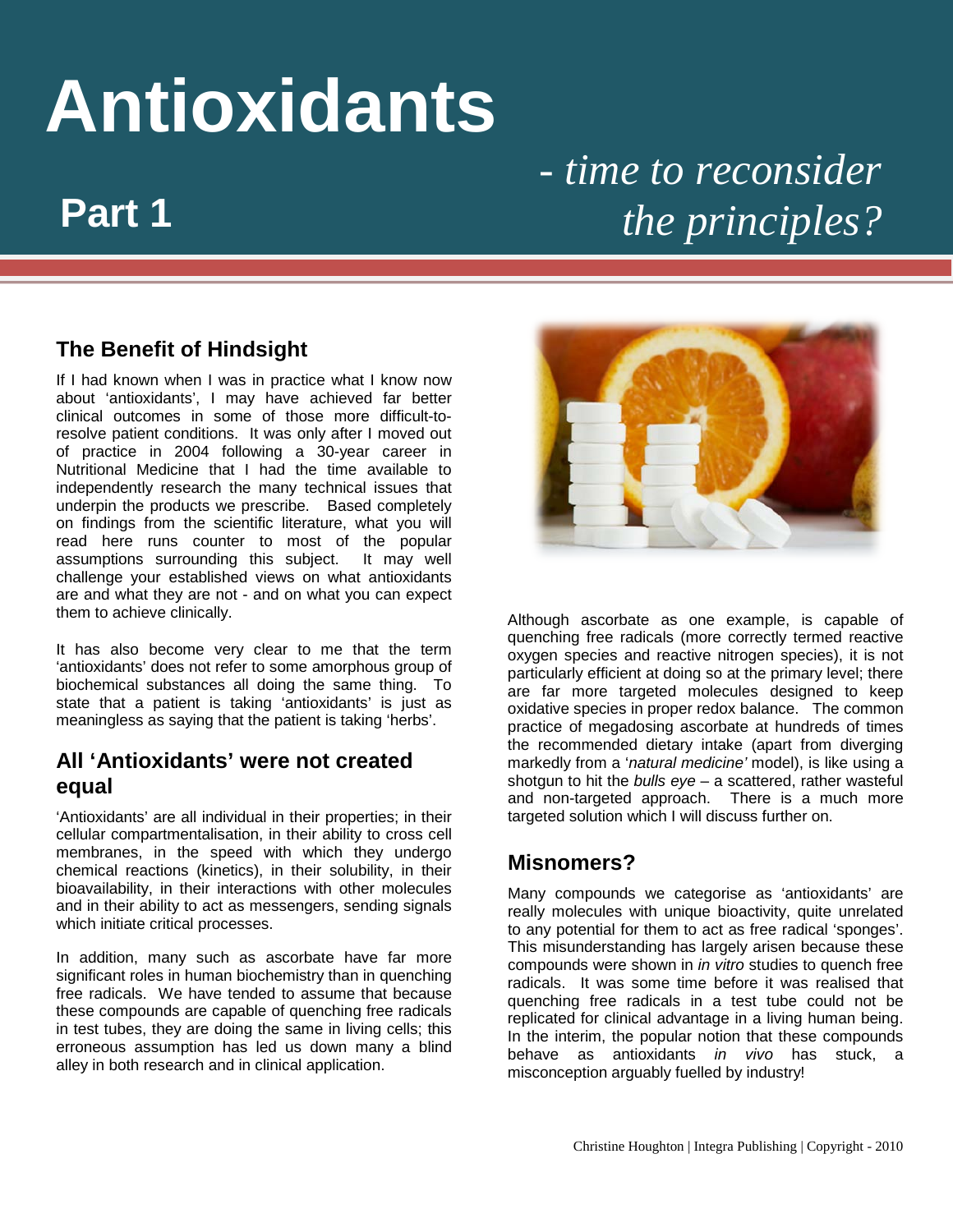A case in point is Vitamin E which has been extensively researched by Angelo Azzi at Tufts University. Azzi's conclusions can be paraphrased as saying, "Vitamin E is clearly doing something in the body  $-$  it is an essential part of the diet and deficiency leads to neurological dysfunction – but whatever it is doing, it is *NOT doing it*  as an antioxidant<sup>[1](#page-5-0)</sup>! In an earlier paper<sup>[2](#page-5-1)</sup>, Azzi described how α-tocopherol modulates 2 major signal transduction pathways and alters regulation of 5 gene families associated with lipid uptake, cell proliferation and platelet aggregation to define the most clinically significant of its roles.

#### **Why do so many vitamin trials fail?**

This change in our understanding of what these molecules do helps us to see why so many studies which have used Vitamin E as a clinical intervention tool have failed. They have failed because they are looking for an outcome related to Vitamin E's supposed antioxidant properties; outside the test tube, these are minimal.

A 2001 study $3$  looked at the effects of escalating doses of Vitamin E from 200 to 2000 IU per day for 8 weeks on lipid peroxidation in healthy adults. They concluded, *"Our results question the potential benefit of the reportedly widespread use of Vitamin E supplementation in healthy individuals."* This paper reports on many other studies which similarly showed no clinical effect.

A similar conclusion was drawn in a well-designed study $^4$  $^4$ which investigated the long term effects of supplementation of Vitamin C, Vitamin E and β-carotene for primary prevention of Type 2 diabetes. The



conclusion drawn was that *'there were no significant overall effects to show that these supplements in any way prevented the development of diabetes in 8171 women over 9 years'.* One must surely conclude that even though oxidative stress is clearly associated with the cellular dysfunction typical of diabetes, these vitamins simply aren't interacting at this level.

#### **A fundamentally-flawed theory**

What these studies and others are showing us is that our basic premise on what these essential substances do biochemically, is fundamentally flawed. We know that diseases like cardiovascular disease, diabetes, kidney disease and neurodegenerative diseases (and dozens more) are underpinned by oxidative stress. We also know that individuals who consume a diet rich in 'antioxidant' nutrients enjoy superior health. We have then assumed that if we dose with the known antioxidants as supplements *(Vitamins C, E, beta-*

*carotene and the plant polyphenols and others),* we will take control of the oxidative stress and reduce disease risk.



The research continues to show again and again that the clinical benefits are just not there. At best, we must conclude that the results are inconsistent. Essentially, we are sending in the wrong man for the job! It is just like calling the electrician to fix your blocked drains – the electrician is a very competent tradesman but drains are not his forte. Whatever benefits a whole food diet confers on the health of individuals, it is clearly much more than the effect of the 'antioxidant' vitamins.

#### **Where the Antioxidant Story Began**

In the 1950's following research into the effects of the Hiroshima atomic bomb, Dr Denham Harman, an eminent chemist who later co-founded the *International Association of Biomedical Gerontology,* showed how atoms with an unpaired electron were responsible for initiating a chain reaction of indiscriminate damage throughout human cells; he also showed in his laboratory, that these free radicals could be stopped in their tracks if they encountered 'antioxidants' which *quenched* them.

Following his discovery that excessive free radical activity (or oxidative stress) was closely aligned with disease processes and ageing, it was *assumed* that ingestion of antioxidant vitamins to counter the oxidative burden would automatically quench the excessive free radicals and as a consequence, alleviate disease. Known as '*Father of the Free Radical Theory of Ageing',* he proposed that it was excessive free radical activity which played a significant role in the ageing process. It *seemed* logical at the time to *'put two and two together'*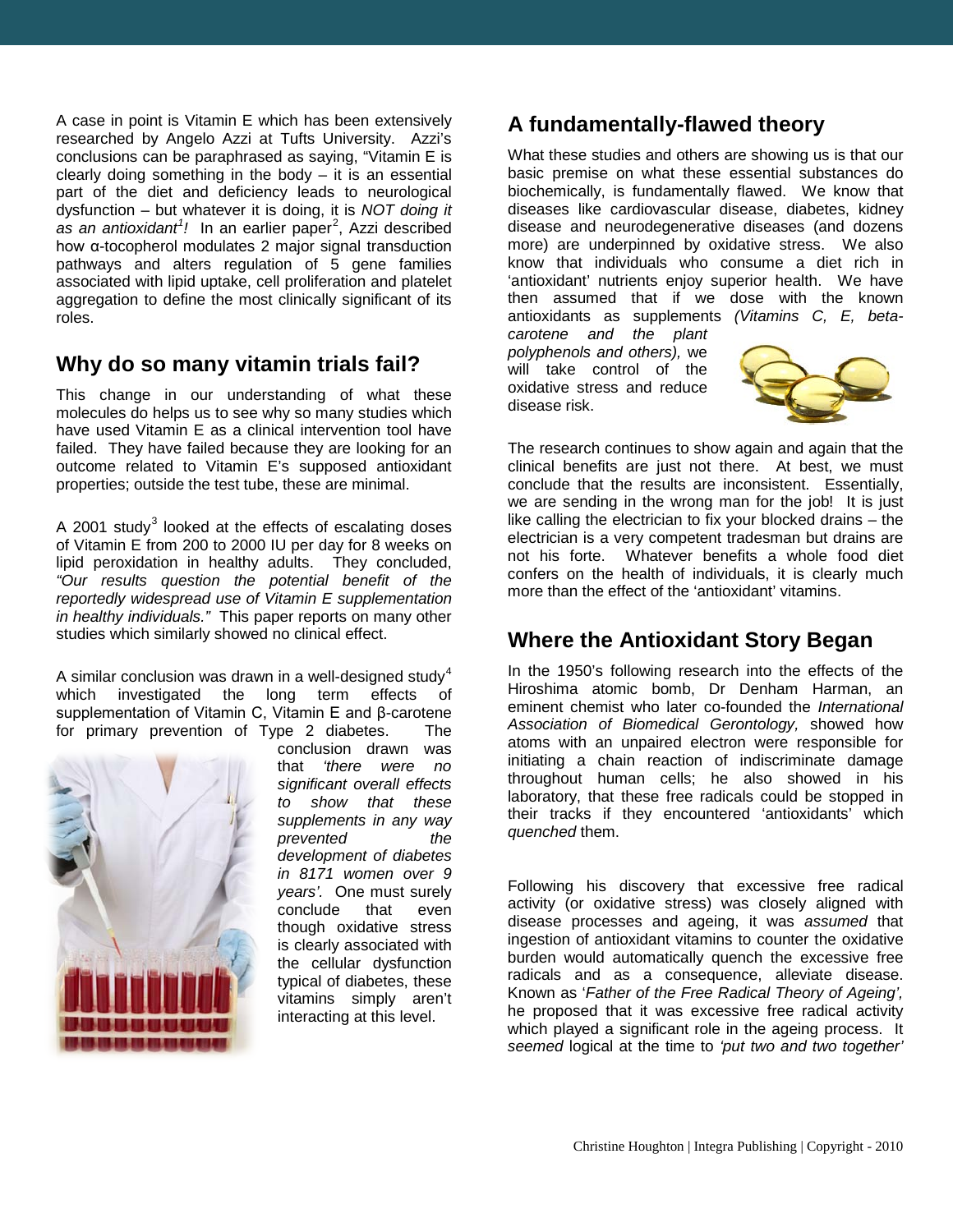to conclude that supplemental 'antioxidants' could stave off the ageing process and prevent disease.

This giant *'leap of faith'* has never been clinically substantiated. And now, it's possible that we still haven't learned from this; the hype surrounding the alleged antiaging benefits of the grape-derived compound *resveratrol* is even less based on evidence. I'll explain why in Part 2 of this article.

What really put antioxidants on the map was the 1969 discovery of the core Antioxidant Enzyme, SOD (Superoxide dismutase) by Duke University Medical School researchers, Drs Joe McCord and Irwin Fridovich. Their landmark paper<sup>[5](#page-5-4)</sup> describing SOD and its extraordinary clinical potential was the catalyst (so to speak) which spawned a whole industry around 'antioxidants' as supplements. The many products we consider to be *antioxidants* are amongst the most-widely consumed of all supplements. However, the remarkable effects of endogenous SOD and the other Antioxidant *Enzymes* shown by McCord and Fridovich have never been replicated by any of the typical dietary compounds we classify as 'antioxidants'.

#### **Was the research hijacked by commercial interests?**

What McCord and Fridovich discovered was that the cell manufactures 3 very powerful antioxidant enzymes, *SOD, Glutathione peroxidase* and *Catalase* and that these endogenous enzymes are catalytic in that they will quench a free radical and then recycle themselves and quench another and another and so on.

What this means is that each Antioxidant Enzyme can quench literally *billions of free radicals per minute[6](#page-5-5)* . The reaction rate<sup>[7](#page-5-6)</sup> at which SOD quenches the Superoxide radical has been measured at 2  $\times$  10<sup>9</sup> free radicals per second. These same enzymes will continue at this extraordinary rate for 3-4 days before being replaced by other similar SOD molecules. However, as we age or are unwell, endogenous Antioxidant enzyme synthesis is less efficient.

Compare this with any diet-derived antioxidant such as Vitamin C where one molecule can quench jus*t one single radical.* Period! One single radical vs There is absolutely no comparison between the effects of the endogenous Antioxidant enzymes and the diet-derived compounds available as supplements or in foods.

The effect of even a *megadose* of Vitamin C in quenching superoxide is like pouring a glass of orange juice into the Pacific Ocean! It makes virtually no<br>difference! Vitamin C is a valuable and essential Vitamin C is a valuable and essential nutrient in several key biochemical pathways – but protecting cells (especially DNA) from the damaging effects of free radicals is not one of them!

#### **PRIMARY vs SECONDARY ANTIOXIDANTS**

The 3 Antioxidant Enzymes are known as PRIMARY ANTIOXIDANTS, whereas the typical food-derived antioxidants such as Vitamins A, C and E as well as the polyphenols as found in green tea, berries, grapes, curcumin, pomegranate, Coenzyme Q10, Lipoic Acid and<br>Glutathione are all known as SECONDARY Glutathione are all known as SECONDARY ANTIOXIDANTS.

Secondary antioxidants play important biochemical roles but they are certainly not capable of doing what they are so often prescribed to do. Their value will be discussed in depth in Part 2 of this article where we will focus on critical issues such as *bioavailability* and their role in physiological compartments where they exert their most potent effects.

The pyramid representation here clearly shows the hierarchy of radical-quenching ability. Even the extremely important endogenously-synthesised Glutathione can be become depleted when the oxidative burden is high, such as in paracetamol poisoning. Glutathione acts like an 'antioxidant bath' within the cell but like the other secondary antioxidants still quenches

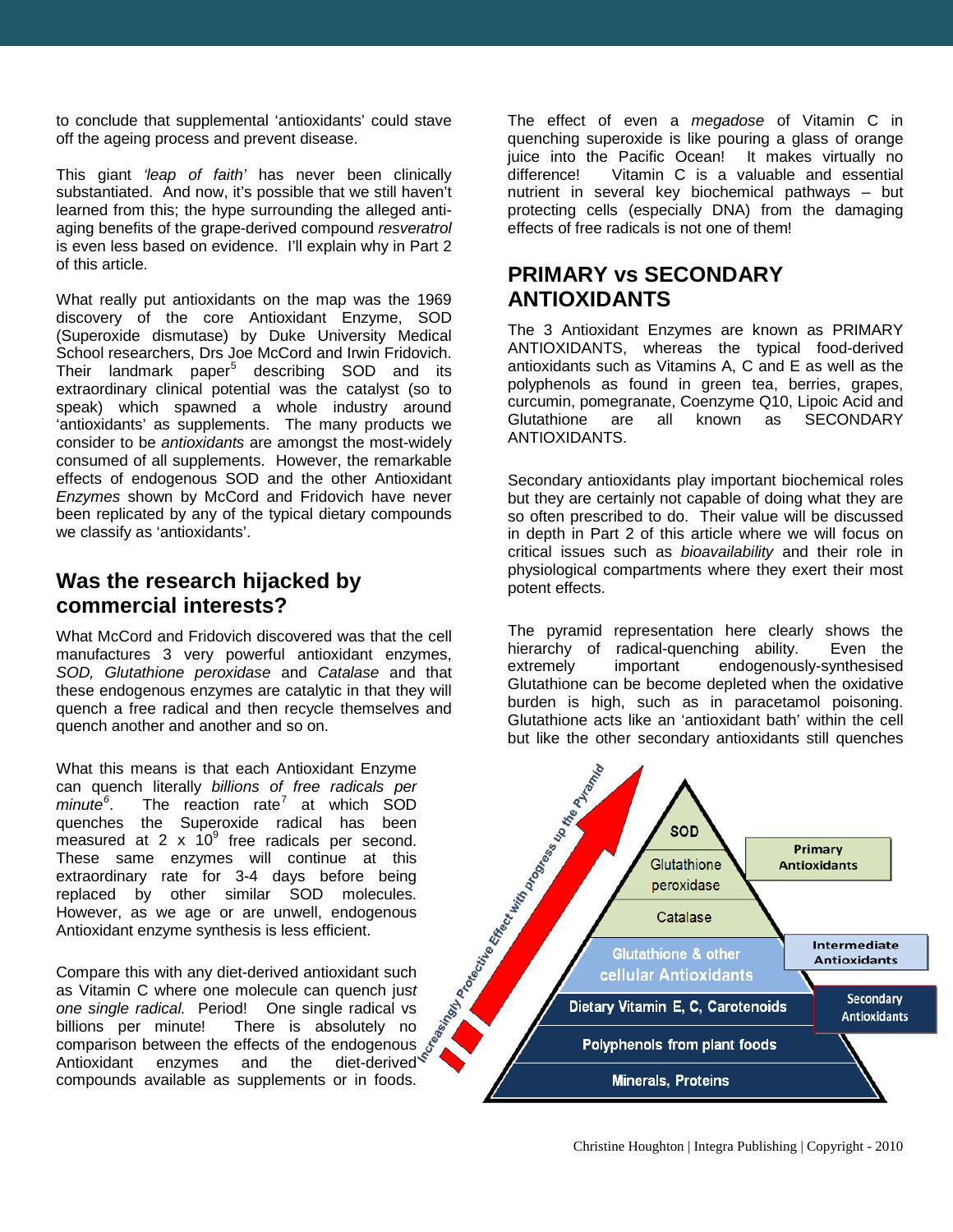*one for one* and does not act catalytically as do the Primary Antioxidants.

#### **Preventing DNA damage by upregulating SOD activity**

Deep sea divers are known to be susceptible to significant DNA damage because they inhale concentrated oxygen at high pressure. A 2004 study $^8$  $^8$ subjected 20 divers to oxygen at 2 ½ times atmospheric pressure for 60 minutes, after pre-dosing with an orallybioavailable melon-derived SOD supplement in the 2 weeks prior to the exposure. Quite remarkably, the divers did not demonstrate any DNA damage

whatsoever; nor did they display any other markers of oxidative stress.

### **Vitamins C and E did not prevent DNA damage**



A similar study $9$  in 2006 showed that 500 mg Vitamin C and 272

IU Vitamin E predosed for 4 weeks, failed to prevent the DNA damage when 19 men were exposed to hyperbaric oxygen (HBO) for 1 hour.

In addition, under the effect of HBO, there was s*ignificant reduction in plasma Vitamin C and Glutathione levels* as well as significant lipid peroxidation of membranes, demonstrating the very damaging effect of HBO on inadequately-protected human cells.

These 2 studies using the same model clearly reaffirm my earlier contention that diet-derived 'antioxidants' are incapable of dealing with severe oxidative assault on human cells. By comparison, when the cell's endogenous Antioxidant Enzyme Systems can be harnessed, cells are protected against damage.

Interestingly, the melon-derived SOD not only upregulates endogenous synthesis of SOD but it also upregulates both Glutathione peroxidase and Catalase. All three are required to act in concert to completely reduce excessive superoxide radicals to just water and oxygen.

#### **Is the theory overdue for an update?**

In the ensuing decades since McCord and Fridovich's seminal work, it has become apparent that the notion that an 'antioxidant' is required wherever there is free radical activity is just too simplistic. What has emerged is that what we term 'free radicals' *are absolutely necessary to provide essential cellular signalling.* In fact, the cell's own defence mechanisms are 'switched on' under the effect of accumulating free radicals. The cell needs to be moderately stressed in order to switch on the genes which code for a range of protective enzymes. However, increasing free radical activity beyond a certain threshold has the opposite effect and leads to oxidative stress.

Nevertheless, the classic view that all 'antioxidants' are good and all free radicals are bad no longer holds true in its purest sense.

#### **Enter the 'Nutrigenomics' era**

What we now understand is that free radicals and 'antioxidants' together with a range of other endogenous compounds and food-derived biomolecules are all actors in a cellular script that is constantly changing to adapt to the environment in which the cell finds itself. What's so exciting from a clinical standpoint is that many of the intracellular signalling pathways can be influenced by food-derived biomolecules.

We are now on the cusp of a new paradigm in Nutritional Medicine, the era of 'Nutrigenomics'. Nutrigenomics describes the varied ways in which our food talks to our genes via the many intracellular signalling pathways. Understanding the ways in which food molecules *'switch on' and 'switch off'* various genes, allows us considerably more control over our clinical prescriptions. Knowing how to activate the pathways which optimise cellular

defence is a core principle for dealing<br>with disease disease processes of all types. Our goal as Clinicians should be to target the most fundamental causes of cellular dysfunction by addressing pathways as upstream as possible from the clinical effects.

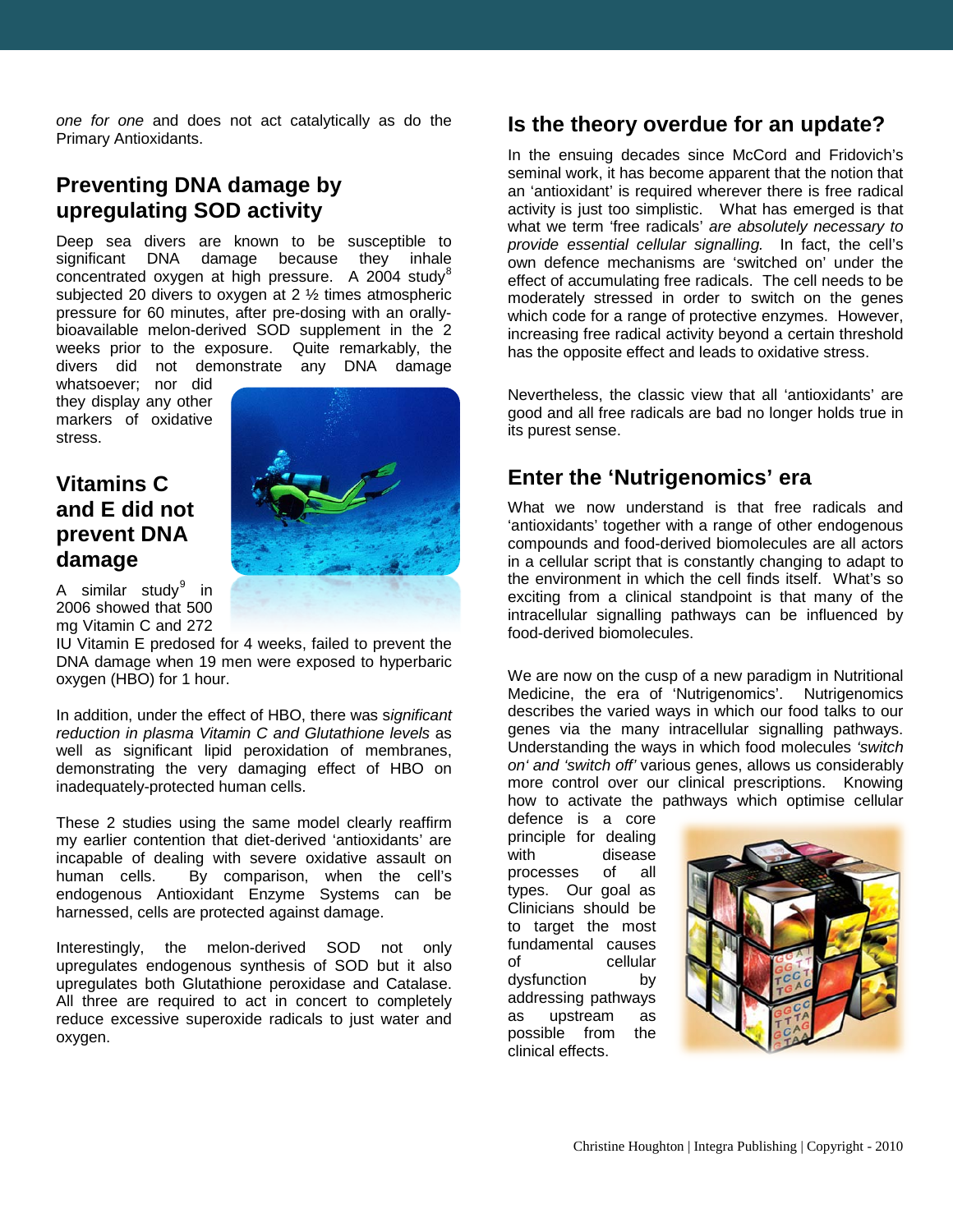Bioactive food molecules such as the melon-derived bioavailable SOD and the Sulforaphane found abundantly in Broccoli Sprouts are examples of very powerful nutrigenomic substances which interact with other signalling molecules that ultimately upregulate a range of protective compounds. These are foods which 'talk to our genes'. As we learn more about prescribing nutrigenomic substances with powerful clinical 'upstream' effects, we are reminded that these are the medicines of Nature.



#### **Functional Foods as 'serious' medicines**

I attribute much of my clinical successes over the years to providing my patients with a strong dietary foundation – not the gimmicky diet trends which remove whole foods groups but a *whole food* diet based to a large extent on what epidemiologists have shown to keep certain populations exceptionally healthy. By appreciating that our food contains an entire library of chemicals which interact with our genes, either positively or negatively depending on what foods we choose, it is much easier to convince patients to select foods more wisely.

As an example of the significance of plant compounds, a single generous serve of either spinach, strawberries or red wine has been shown<sup>[10](#page-5-9)</sup> to increase the serum antioxidant capacity to an extent at least equivalent to 1250mg of Vitamin C. The increase was attributed to the effect of the *flavonoids* and *polyphenols* contained in each food. A similar study<sup>[11](#page-5-10)</sup> showed the total antioxidant activity of a medium-sized apple was equivalent to 2,250mg of Vitamin C, even though the actual Vitamin C content of the apple was only 10mg. This puts the

relative roles of foods and supplements into a totally different perspective, doesn't it?

If a smoker visited your Clinic seeking advice to prevent the adverse effects of his smoking habit on his health, might you be likely to prescribe typical antioxidants as was done in the following study<sup>[12](#page-5-11)</sup>? Three groups of smokers were given the following daily antioxidant doses over 8 weeks: Group 1 took 200mg α-tocopherol; Group 2 took 200mg α-tocopherol plus 500mg ascorbic acid; Group 3 took 90mg of Coenzyme Q10. Perhaps surprisingly, there were *no significant changes in urinary levels of a DNA degradation product marker in any of the 3 groups*, showing that none of the antioxidants provided any protection at all to the smokers.

By comparison, another study<sup>[13](#page-5-12)</sup> showed that 300 grams of Brussels sprouts daily for 3 weeks resulted in a significant 28% reduction in the same marker of DNA damage. In Part 2 of this article, we will investigate further the mechanism by which cruciferous vegetables such as Brussels sprouts and Broccoli sprouts can provide significant cellular protection where typical 'antioxidant' supplements can't.

#### **Changing trends**

Perhaps we have come the full circle. When I entered clinical practice in 1975, whole food diets had to be a

mainstay of treatment because there were so few supplements available. However, we were soon to embrace the era of Megavitamin Therapy – high dose vitamins designed to optimally drive enzymatic reactions.



At the time, I was very

much inspired by Adelle Davis, an American biochemist who brought these principles to the fore by taking biochemistry out of the lab and putting into the hands of ordinary people.

Some years later, it was Orthomolecular Medicine, based on Linus Pauling's premise that treatment should be biochemically personalised. *(I don't think we ever had the tools to really personalise the treatment - and of course, we still don't).*